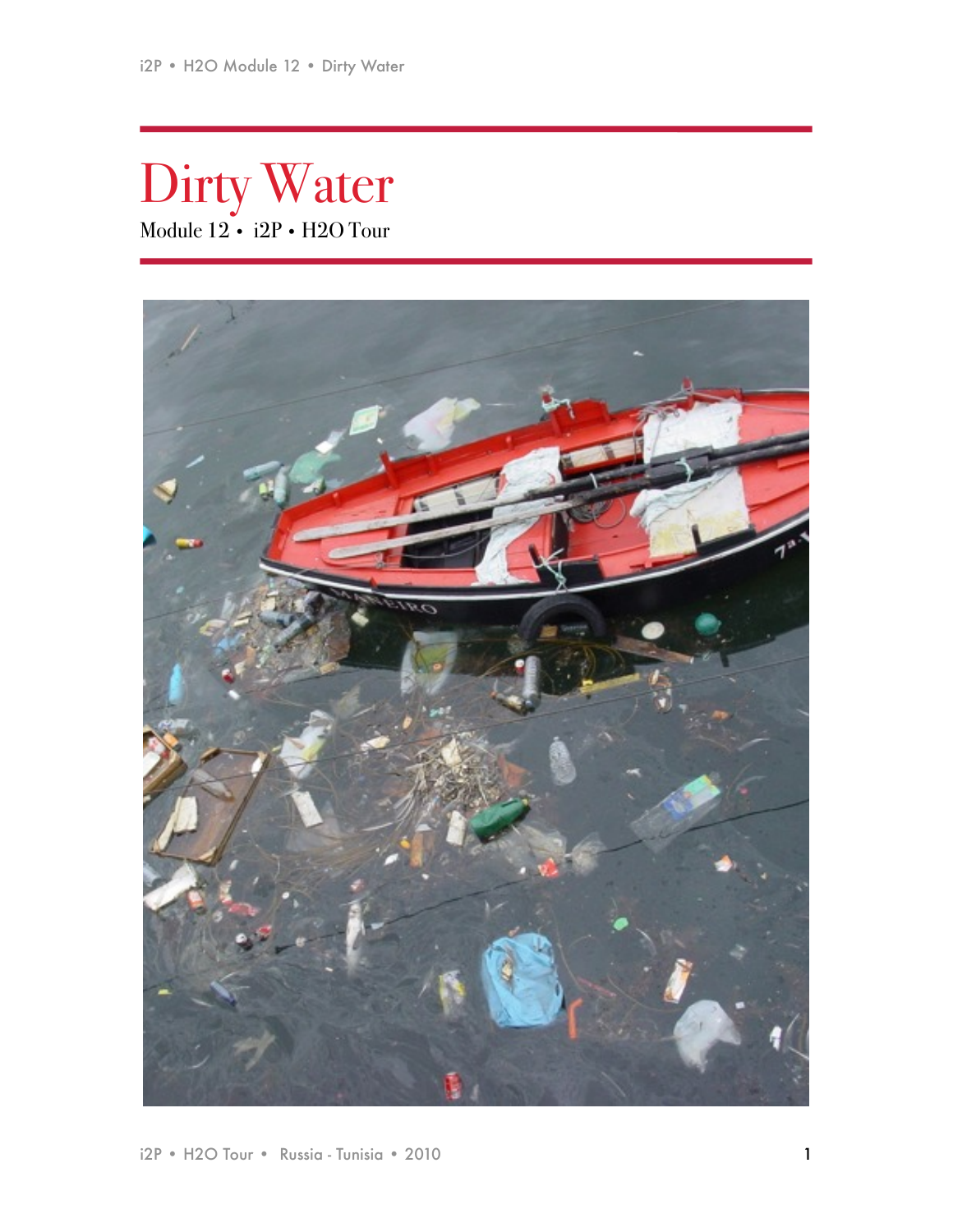## "Filthy water cannot be washed"

- West African proverb



# CLEAN WATER

Water is essential to life on this planet. However, the very water required to sustain life can also lead to illness and death if it is not clean. Clean water can be defined as water that can be consumed by individuals without risk of illness or long term harm. In most Developed countries, the water delivered through the tap is safe to drink. It is safe because it has been treated to remove pathogens (bacteria, viruses and protozoa) and toxic chemicals. Unfortunately a significant proportion of people who live in Developing countries do not have ready access to clean water.

In its pure form, the water molecule consists of one oxygen atom and two hydrogen atoms (H20). As we learned in Module 2 the structure of water affords it unique properties that enable it to dissolve more substances than any other liquid. Water is thereby called the universal solvent.

## SUPER SOLVENT

The water that we drink contains many dissolved substances such as sodium, potassium, magnesium, chloride and others that are essential to human health. These substances are introduced to water during the phases of the water (hydrologic) cycle. Minerals can be dissolved in water as it is moving through cracks in the rocks, or when it's running in streams and lakes on the Earth's surface. Gases are absorbed by water when it is in the air as clouds or falling as precipitation. As long as the substances dissolved in the water during the hydrologic cycle are not at high concentrations to harm humans (in the short term or longer term) the water is considered safe to drink (potable).

Water can also dissolve substances or harbour organisms that are harmful to humans. These harmful substances can be



Figure 1: Salt is one of many substances that easily dissolve in water (source: Wikimedia [Commons\)](http://commons.wikimedia.org/wiki/File:SaltInWaterSolutionLiquid.jpg).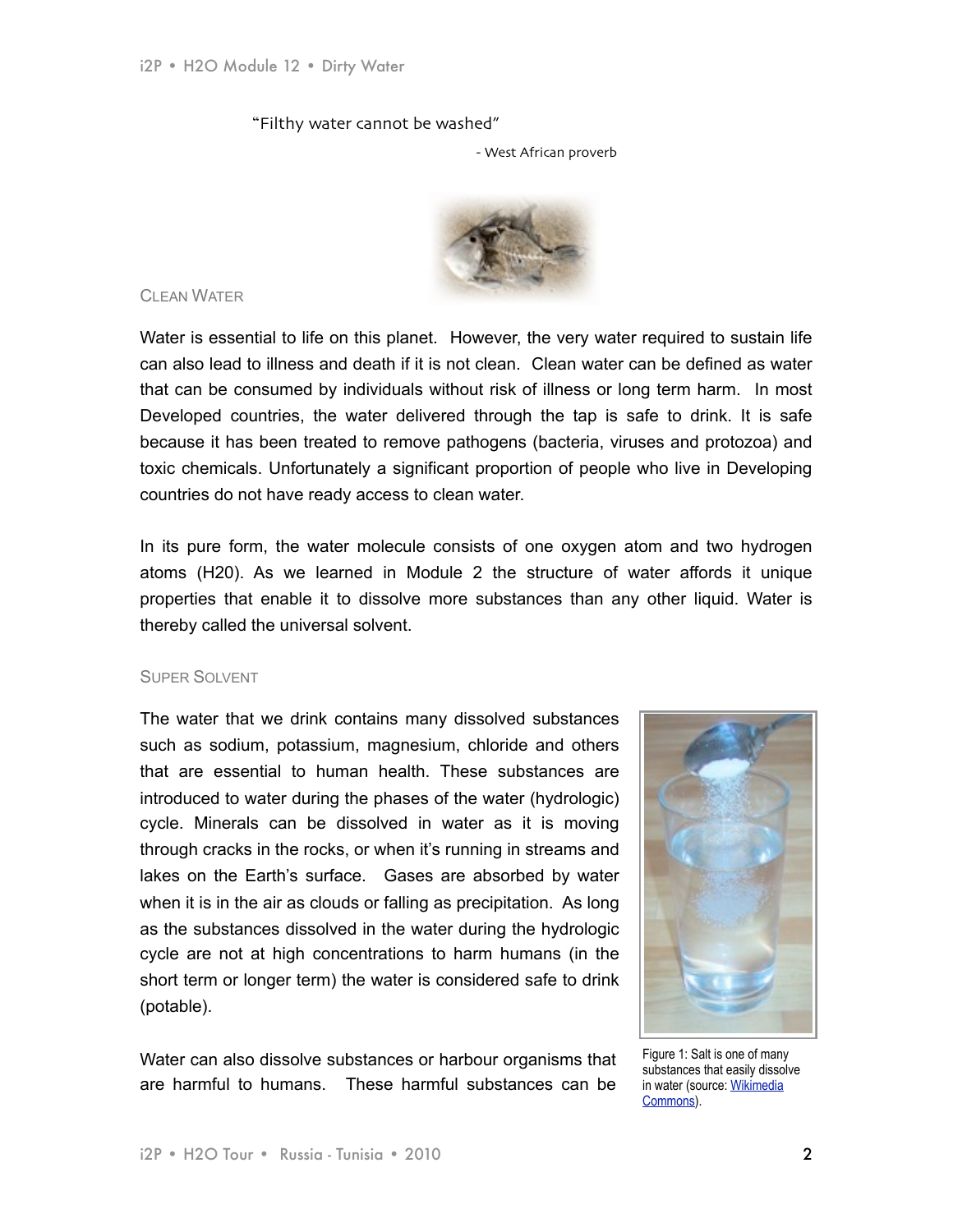introduced by both natural and man-made (anthropogenic) sources. Natural substances include uranium and arsenic, and pathogens such as bacteria, viruses and protozoa. Human sources of contamination can be from man-made items such as gasoline, organic chemicals and human (septic) waste.

#### BAD WATER

The ability of water to dissolve many substances puts it at risk of harbouring dangerous or toxic organisms and chemicals. There are three principle categories of water contamination:

- Macroscopic
- Biological
- Chemical

#### MACROSCOPIC CONTAMINATION

The cover photo of this module provides a fine illustration of macroscopic water contamination, which is comprised of all of the large pieces of waste that you can easily see in water. This garbage is referred to as macroscopic contamination (because you can see it). The contaminants can vary from plastic



Figure 2: Macroscopic water contamination (source: [Wikimedia Commons\)](http://commons.wikimedia.org/wiki/File:WaterPollutionDeule2006_02_24_2.jpg).

bottles or bags floating in a stream to tires in a lake or

even sediments washing into a river from a nearby construction project. Some of the floating materials will join existing patches of garbage that are floating in the world's oceans. Macroscopic water contamination often is a sign that the water also has microscopic (or unseen) contamination with dissolved substances.

#### BIOLOGICAL CONTAMINATION

The World Health Organization (WHO) estimates that diarrheal disease across the world accounts for 1.8 million deaths every year (see: [diarrheal disease](http://www.who.int/water_sanitation_health/diseases/burden/en/index.html)). The WHO estimates that 88% of these deaths are attributable to unsafe water supply, sanitation and hygiene. These deaths occur almost exclusively among children in developing countries. One of the leading causes of these types of diseases is when harmful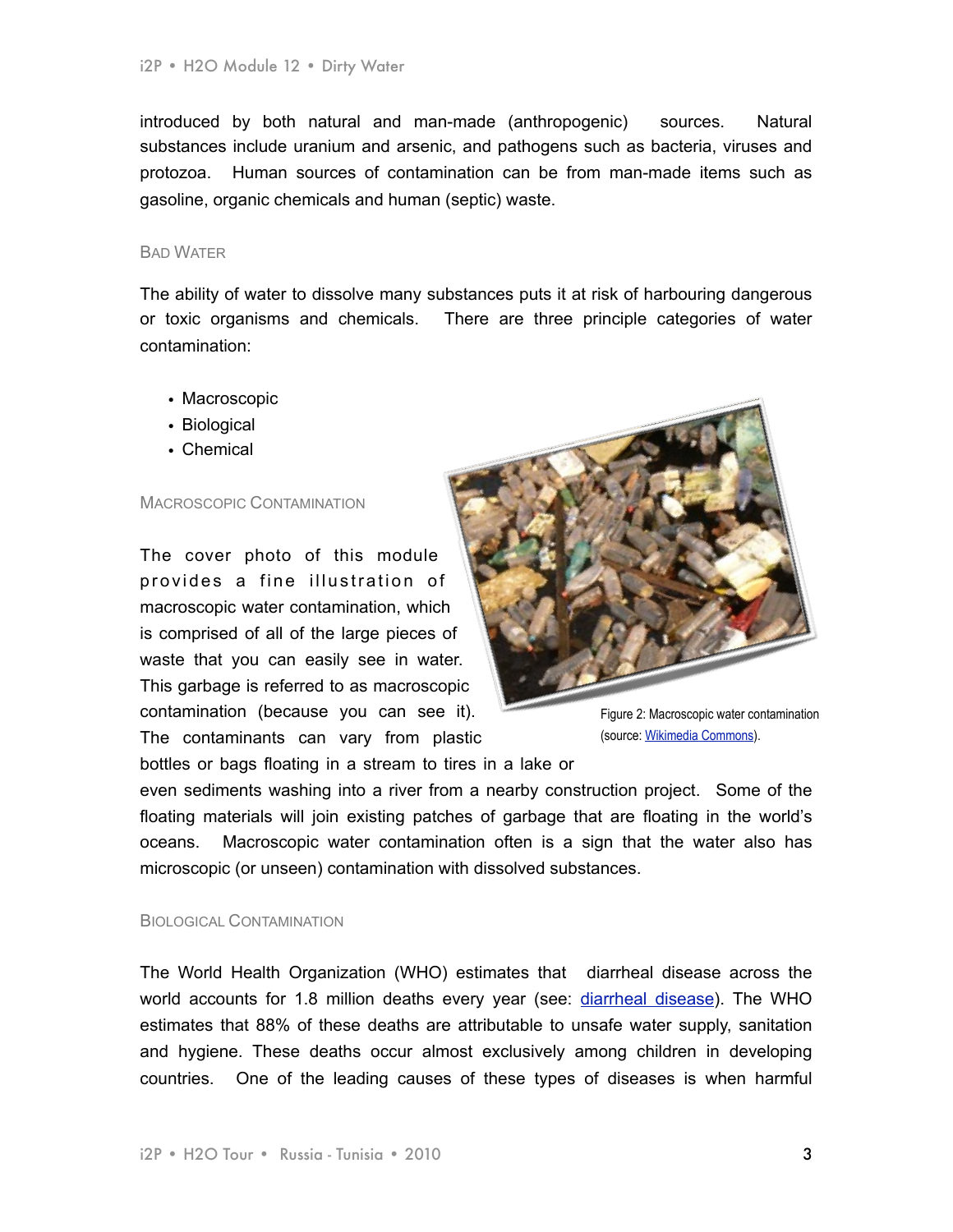microorganisms (bacteria, viruses or protozoa) are ingested from contaminated drinking water, or food washed in contaminated water.

In the developing world, roughly half the population (2.5 billion people) do not have access to appropriate Did you know?

Half of all people in developing countries have no access to proper sanitation.

sanitation facilities, and unsafe drinking water sources are used by over 884 million people (see: [unsafe water\)](http://www.unicef.org/wash/index_3951.html). Approximately 4,500 children die each day from disease ridden water. Other children miss opportunities for education and have lower productivity because they have to spend an enormous amount of time collecting and transporting safe drinking water by hand for themselves and their families (see: [education\)](http://www.unicef.org/wash/index_31600.html).

In developed countries water-born illness is comparatively rare, but people still die from contaminated water sources. For example, in May 2000, 2,500 residents of Walkerton, Ontario, Canada, became sick from drinking contaminated water. After an investigation, it was found that one of the wells used by the town water supply was contaminated with *E. Coli.* bacteria. The treatment system had failed and the bacteria made it into the water distribution system. By the time the situation was resolved, seven people had died. Following the incident, the Ontario Government made clean drinking water a priority and developed strict new laws regulating municipal water supply.



Figure 3: World clean water access by nation. Note the tiny area of red on the western half of the island in the Caribbean is Haiti, is the most water poor nation in the Western Hemisphere (source: [United Nations Data\)](http://commons.wikimedia.org/wiki/File:Water_quality.jpg).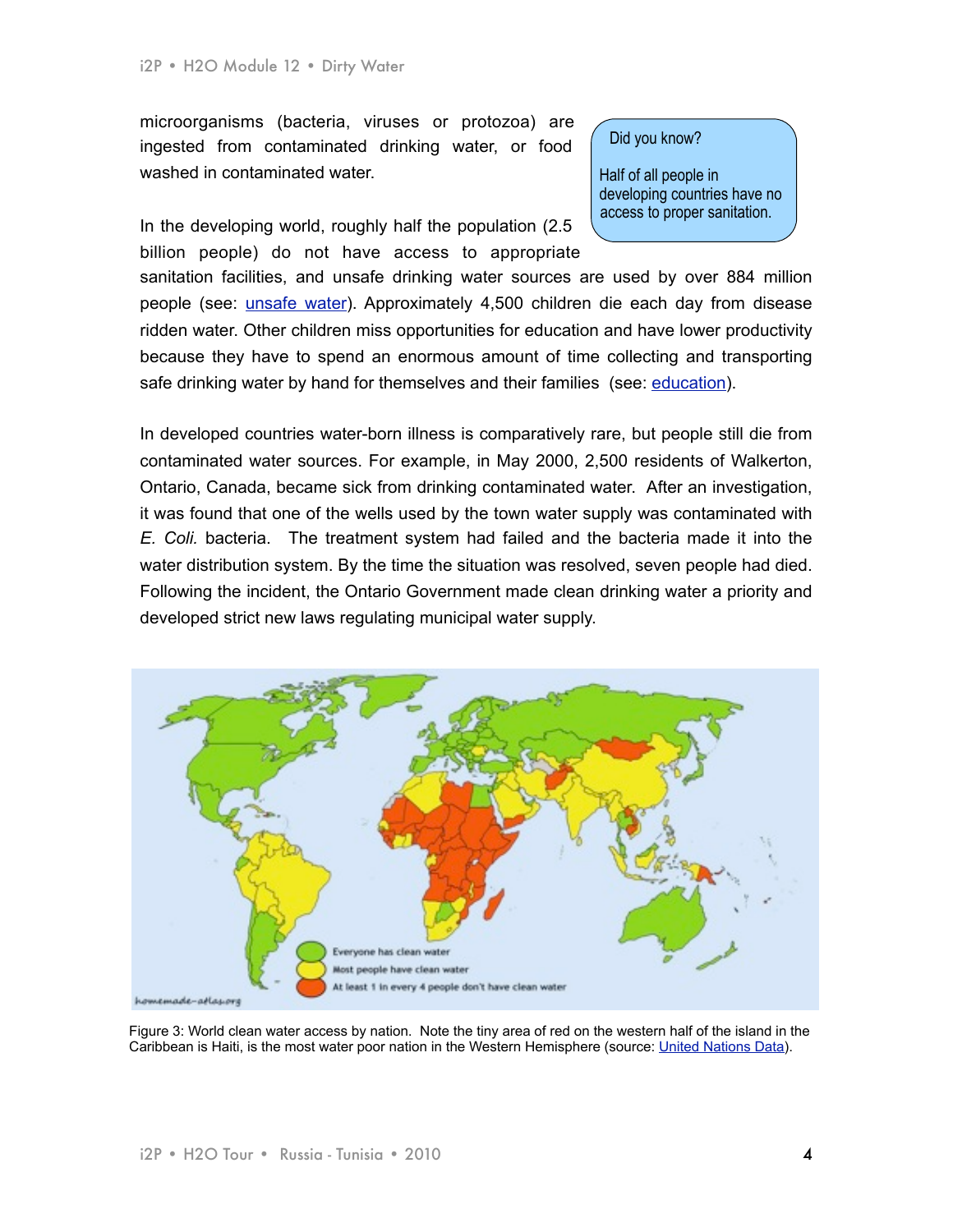### CHEMICAL CONTAMINATION

There are two principle categories of chemical compounds that contaminate water: *organic* and *inorganic* compounds. An *organic* compound is any member of a large class of chemicals whose [molecules](http://en.wikipedia.org/wiki/Molecules) contain [carbon](http://en.wikipedia.org/wiki/Carbon). Although not all organic compounds are contaminants, many are potentially harmful to humans. Organic contamination can come from a variety of sources. The list of organic compounds that can be found in water is very long and includes gasoline and other petrochemicals, pesticides, herbicides, food processing waste,



Figure 4: Chemical in flasks (source: [Wikimedia](http://commons.wikimedia.org/wiki/File:Chemicals_in_flasks.jpg)  [Commons\)](http://commons.wikimedia.org/wiki/File:Chemicals_in_flasks.jpg)

industrial solvents (from factories and dry-cleaners) and medications (pharmaceuticals). Drinking water containing these compounds can in some instances increase cancer risk, produce reproductive difficulties, and cause a host of other health problems. One of the

### Did You Know?

There have been almost 50 major incidents of groundwater arsenic contamination around the world. The worst hit country is Bangladesh which had some of the highest rates of infant mortality due to water born disease. To obtain a clean source of water UNESCO sponsored a program to dig groundwater wells in Bangladesh. Unfortunately arsenic was not tested for and now after millions of wells have been dug, one in five has been found to be contaminated with naturally occurring arsenic (see: [Bangladesh\)](http://www.macmillanscience.com/1403944997.asp).

major problems with some of these compounds is their persistence in the environment, sometimes lasting for hundreds of years before breaking down.

Most *inorganic* compounds that contaminate water are naturally occurring, however, they appear in very high concentrations in water because humans have precipitated their release. Examples of inorganic pollutants are arsenic, lead, copper, cyanide, mercury, nitrates and nitrites. Some of these compounds, such as arsenic and cyanide are exceedingly toxic to humans, and can cause rapid death with exposure in significant amounts. Drinking water can be contaminated with these substances when toxic minerals like arsenic - found in the rocks brought to the surface during mining - dissolve into nearby rivers and lakes. Factories and lead pipes can also be sources of water contaminants, and nitrates and nitrites are produced by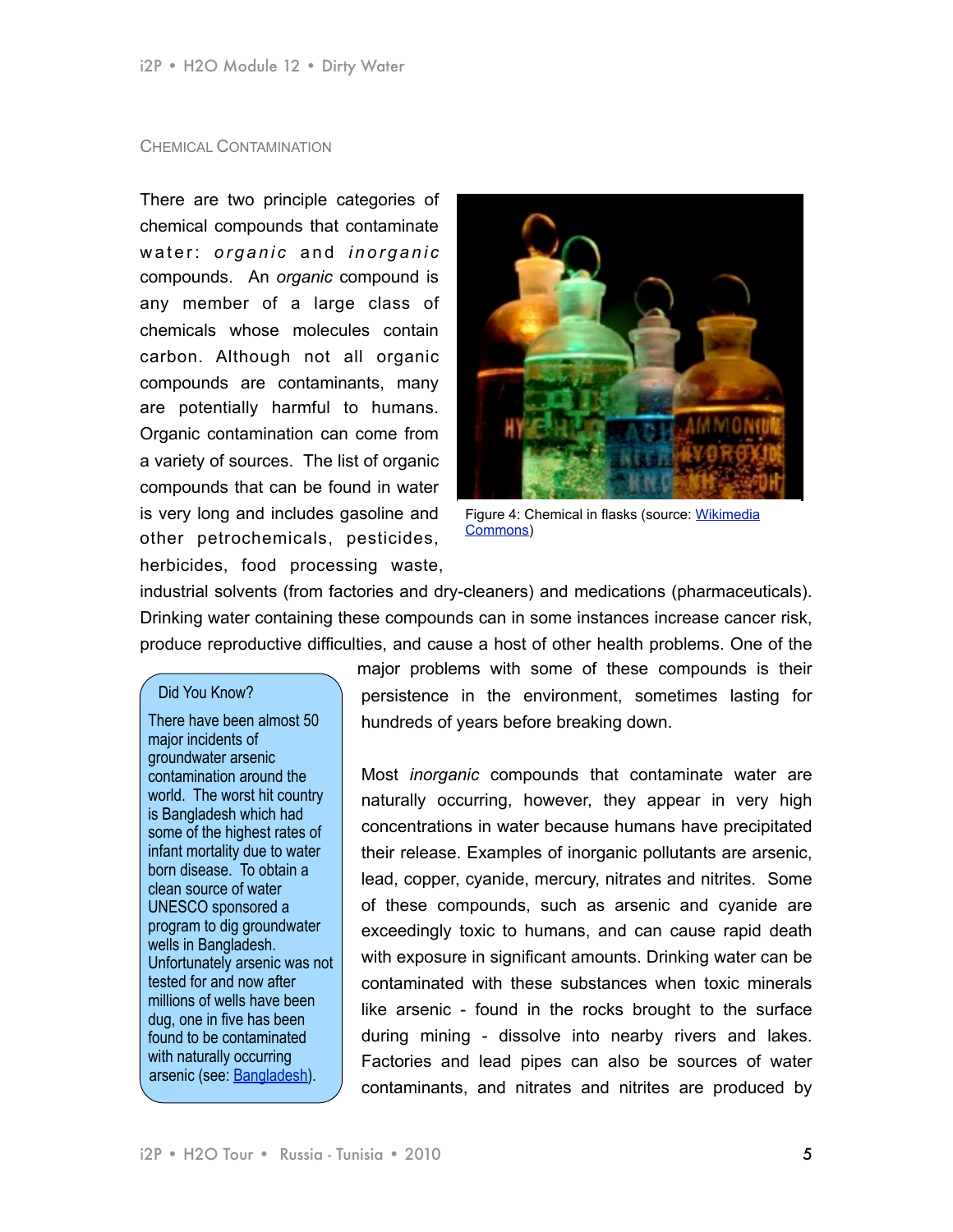septic systems or from animal waste. Other sources of inorganic water contamination include the leach-ate (highly contaminated water) from landfills or from industrial settling ponds.

## THERMAL POLLUTION

Thermal pollution occurs when the natural temperature of water is either artificially warmed or cooled. Sources of thermal pollution include industrial cooling water (returned to the environment warmer than it was left), storm runoff from parking lots and sewers, and on a global scale the production of greenhouse gases. Thermal pollution of water can effect an entire ecosystem. For example, if the temperature of a lake is increased, the amount of oxygen



Figure 5: Duck swimming by a dead fish killed by Algal bloom in a Lake in France. Algal bloom can be produced by chemical and thermal water pollution (source: [Wikimedia Commons\)](http://commons.wikimedia.org/wiki/File:P1150962.JPG)

dissolved in that water decreases, damaging fish and other inhabitants. As well, changes in water temperature can alter the nature of the flora and fauna supported in a body of water, causing changes in a regions [biodiversity](http://en.wikipedia.org/wiki/Thermal_pollution) (see: biodiversity). An example would be the increase in algae growth in a lake (algal bloom) because of increased water temperature. The algae can consume all the oxygen in the water, resulting in the death of all the fish.

## WASHING THE WATER

The World Health Organization describes basic sanitation as "the least expensive technology that ensures the proper disposal of sewage and waste to provide a healthy living environment in the home and with other people"(see: [WHO sanitation\)](http://www.who.int/water_sanitation_health/mdg1/en/index.html). What is the least expensive technology that will allow people to live healthy lives? In developed countries, the least expensive technology is very expensive indeed! Municipal governments spend millions of dollars every year to treat and distribute drinking water to urban populations, and treat sewage before it is released back into the environment.

Unfortunately developing countries do not have the finances necessary to treat drinking water and sewage in the same manner as developed nations. Consequently basic